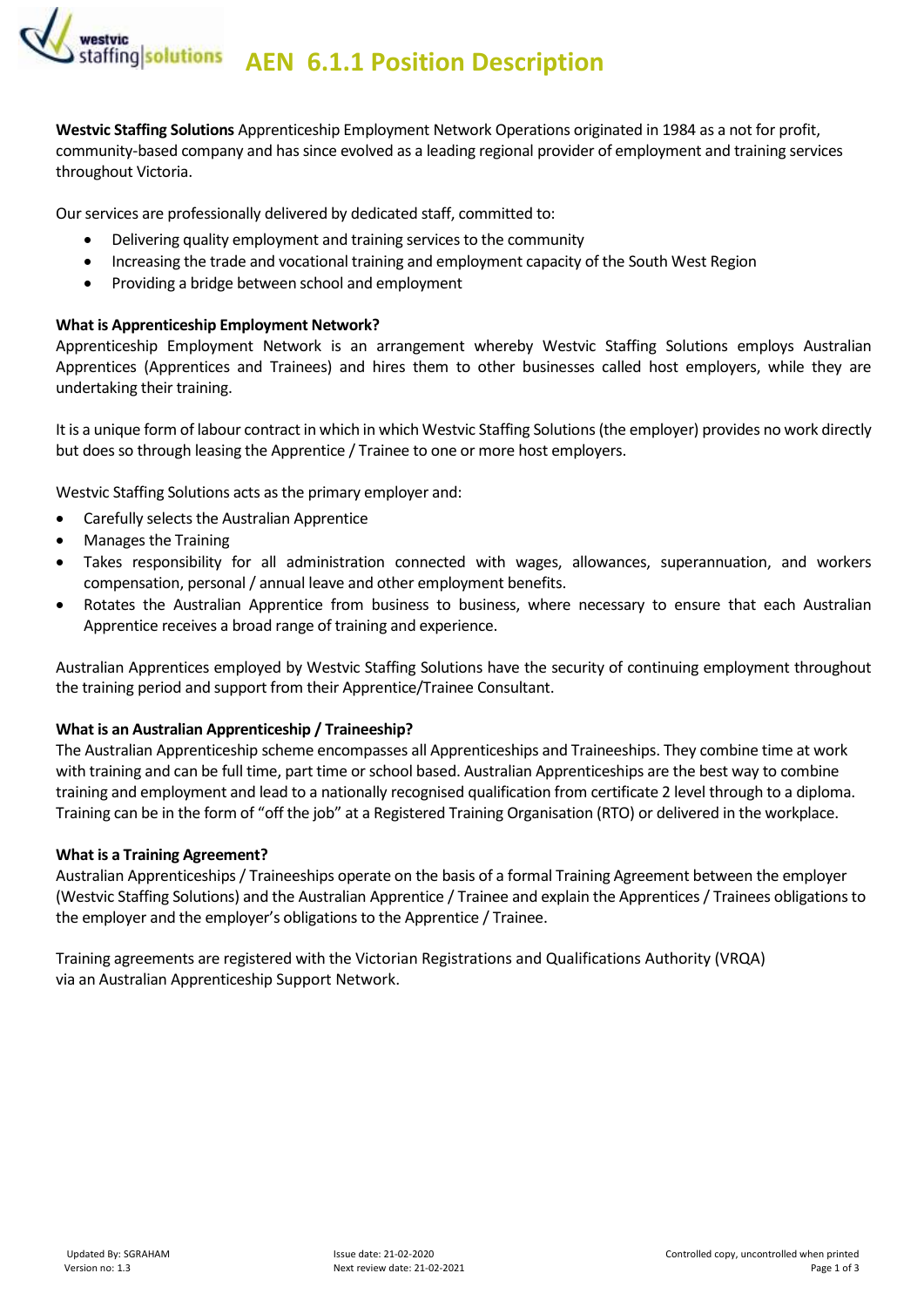## **Position Description**

#### **Purpose**

Position Descriptions are written statements that clearly describe the duties or task to be undertaken and the responsibilities of the particular position. The position description also includes information about working conditions, tools and equipment used, knowledge and skills required and Work Health and Safety responsibilities.

| <b>Employee Name: TBA</b>                                                                                                                                                           | Date PD Issued: 11/5/2022                       |  |  |  |
|-------------------------------------------------------------------------------------------------------------------------------------------------------------------------------------|-------------------------------------------------|--|--|--|
| <b>Position: Events, Marketing and Administration Trainee</b>                                                                                                                       |                                                 |  |  |  |
| <b>Host Employer: Fiona Elsey Cancer Research Institute</b>                                                                                                                         | <b>Supervisor: Carol Grills/Sarah Stapleton</b> |  |  |  |
| Host Employer Address: Ballarat Technology Park Central Suite 23, 106-110 Lydiard St Sth Ballarat                                                                                   |                                                 |  |  |  |
| <b>Westvic Staffing Solutions Apprentice/Trainee Consultant: Brandon Weatherson</b>                                                                                                 |                                                 |  |  |  |
| Task included:                                                                                                                                                                      |                                                 |  |  |  |
| Filing,<br>٠<br>Answering Telephone,<br>$\bullet$<br>typing,<br>mail merge,<br>posting mail,<br>sorting data base,<br>data entry, packing.<br>Assisting with administration duties. |                                                 |  |  |  |

- Assisting Event and Fundraising Staff.
- Liaising with volunteers.
- Running errands as required.

#### **Work conditions:**

Majority of work will be completed in the office, however there will be the requirement to attend events like the Cycle Classic, Ball and running errands to sponsors, post office etc….

#### **Personal requirements:**

Driver's license.

Have own motor vehicle (reimbursement for usage at award rate)

#### **Workplace Health and Safety:**

- Follow Westvic Staffing Solutions' and the Host Employer's Workplace Health and Safety policies, procedures and workplace instructions
- Co-operate with the Employer and Westvic Staffing Solutions with respect to any action taken by the Host Employer and Westvic Staffing Solutions to comply with any requirements to provide a workplace that is safe and without risks to health
- Correctly wear and maintain items of personal protective clothing and equipment that are provided
- Take reasonable care for your own health and safety and for the health and safety of anyone else that may be affected by your actions or omissions whilst at work
- Report any incidents within the workplace to the Host Employer and Westvic Staffing Solutions without delay.